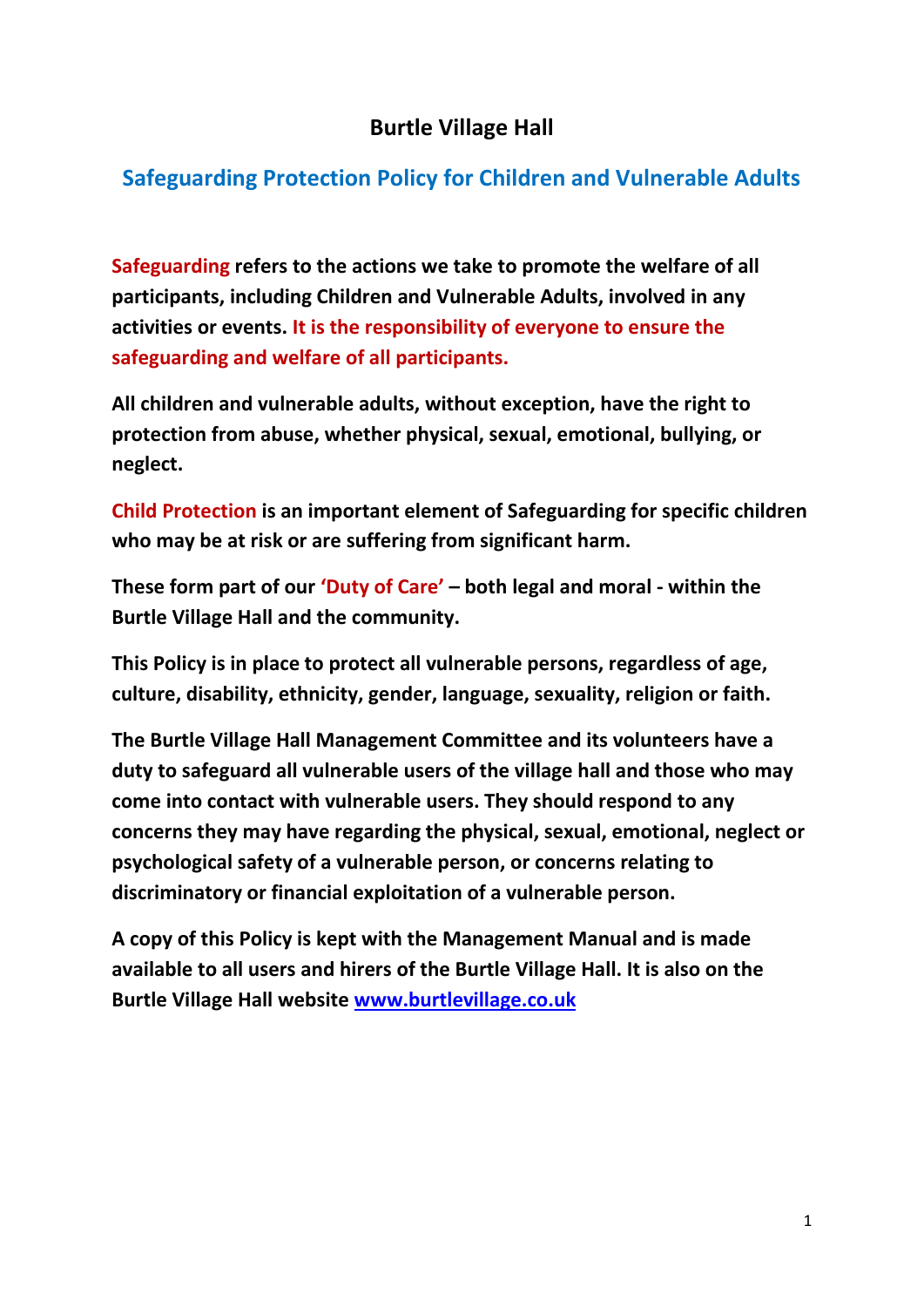### **Policy Statements and Procedures**

**1. No member of the Burtle Village Hall Management Committee, helpers and volunteers will have unsupervised access to children without parental permission or vulnerable adults unless appropriately vetted.**

**All members of the Management Committee, helpers and volunteers will be made aware of this policy. Hirers must ensure that any activities for children, young people and vulnerable adults are only provided by fit and proper persons in accordance with the Safeguarding Vulnerable Groups Act 2006 and The Care Act 2014, plus any subsequent legislation. All Hirers who wish to use the hall for activities which include children and vulnerable adults, other than for hire for private parties arranged for invited friends and family only, will be asked to provide the Committee with a copy of their Safeguarding Policy. Any relevant checks must be carried out through the Disclosure and Barring Service (DBS).**

**2. The Burtle Village Hall Management Committee will appoint a named member to be responsible for Safeguarding matters. This person will have responsibility for reporting concerns that may arise to the relevant agencies.**

**The current named person is Helen Jones (07834 465650) – to be reviewed in 2020.**

**3. All concerns, suspicions and allegations of abuse against a child or vulnerable adult will be taken seriously and dealt with speedily and appropriately.**

**The appointed person will know who to contact at the local authority and in Social Services for advice and referrals. He/she will know about helplines and sources of help for children and young people and vulnerable adults. The Management Committee will ensure an environment that has the opportunity to raise any concerns or issues.**

**It is NOT our responsibility to decide whether or not a child or vulnerable adult is being abused. We are not expected to be experts,**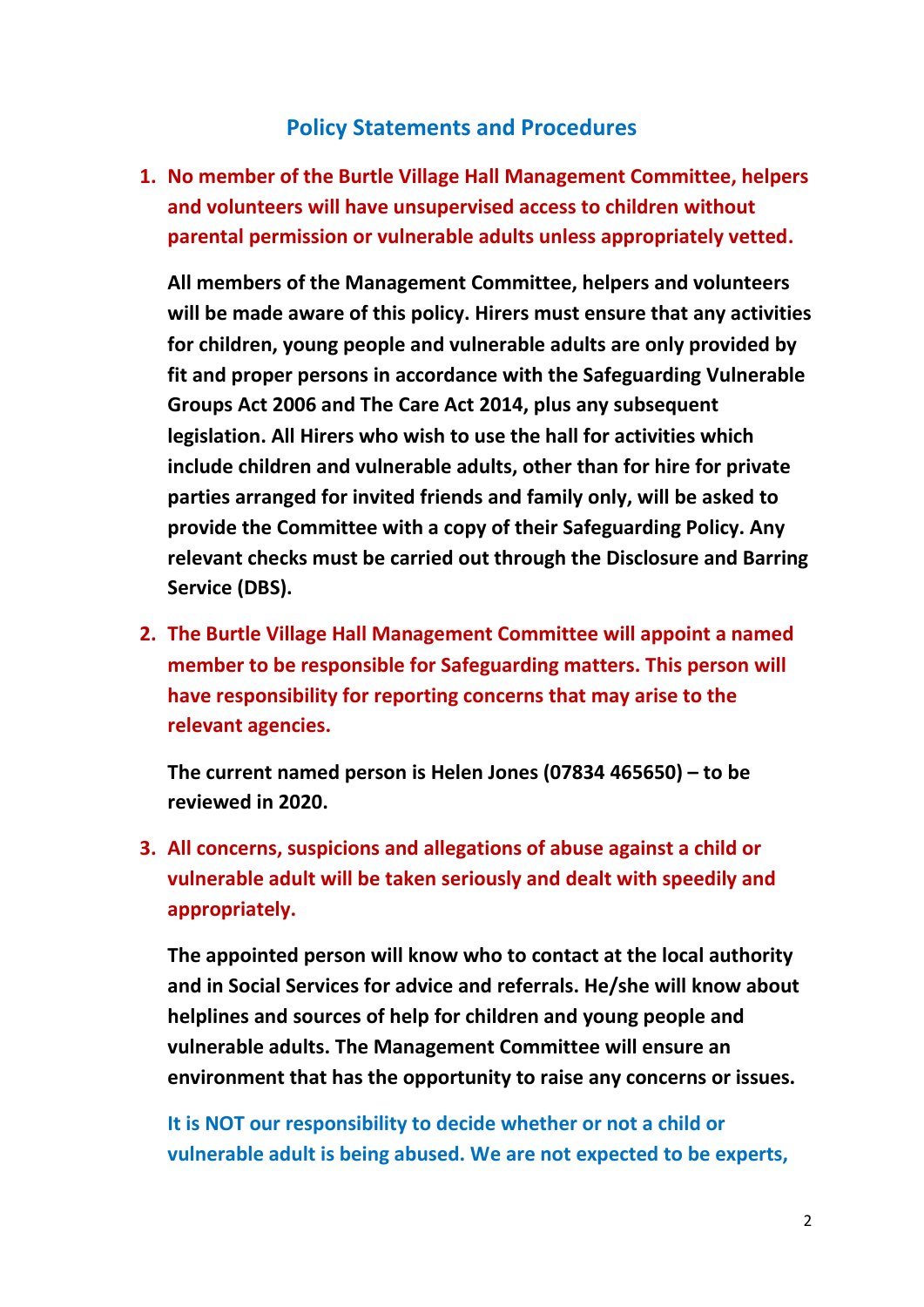**nor to start any investigation, or to find additional evidence. BUT it is our responsibility to act if there are any concerns about the behaviour of an adult or a child towards another child, young person or vulnerable adult.**

**4. All Trustees, volunteers and Hirers will be required to become aware of the issues surrounding children and vulnerable adults, and to promote good practice.**

**Reference material will be held by the Management Committee, including ACRE Information Sheet 5 'Village Halls, Children and Young People'. Refer Hirers of the Hall to current Terms and Conditions – clause 16 – for Safeguarding. Appropriate and relevant training will be encouraged.**

**5. The Burtle Village Hall Management Committee will endeavour to keep the premises safe for use by children and vulnerable adults. The Committee recognises that a higher standard of safety is required when used by small children, and those who cannot read notices such as adults with physical or learning disabilities.**

**The Management Committee will carry out regular health, safety and fire risk assessments in line with current legislation and good practice. The Committee will require hirers to report any damage, breakages or safety issues needing attention to the Hall Manager which will then be dealt with as soon as possible.**

**Contractors engaged to carry out work at the premises must not be allowed unsupervised access to children, young people, and/or vulnerable adults. Appropriate supervision will be arranged if necessary.**

**6. The Management Committee will ensure that hirers are made aware of their obligations under the Licensing Act 2003 to ensure that alcohol is not sold to those under the age of 18. Burtle Village Hall makes sure of this by staffing the Bar for all events from the Management Committee approved Bar Rota.**